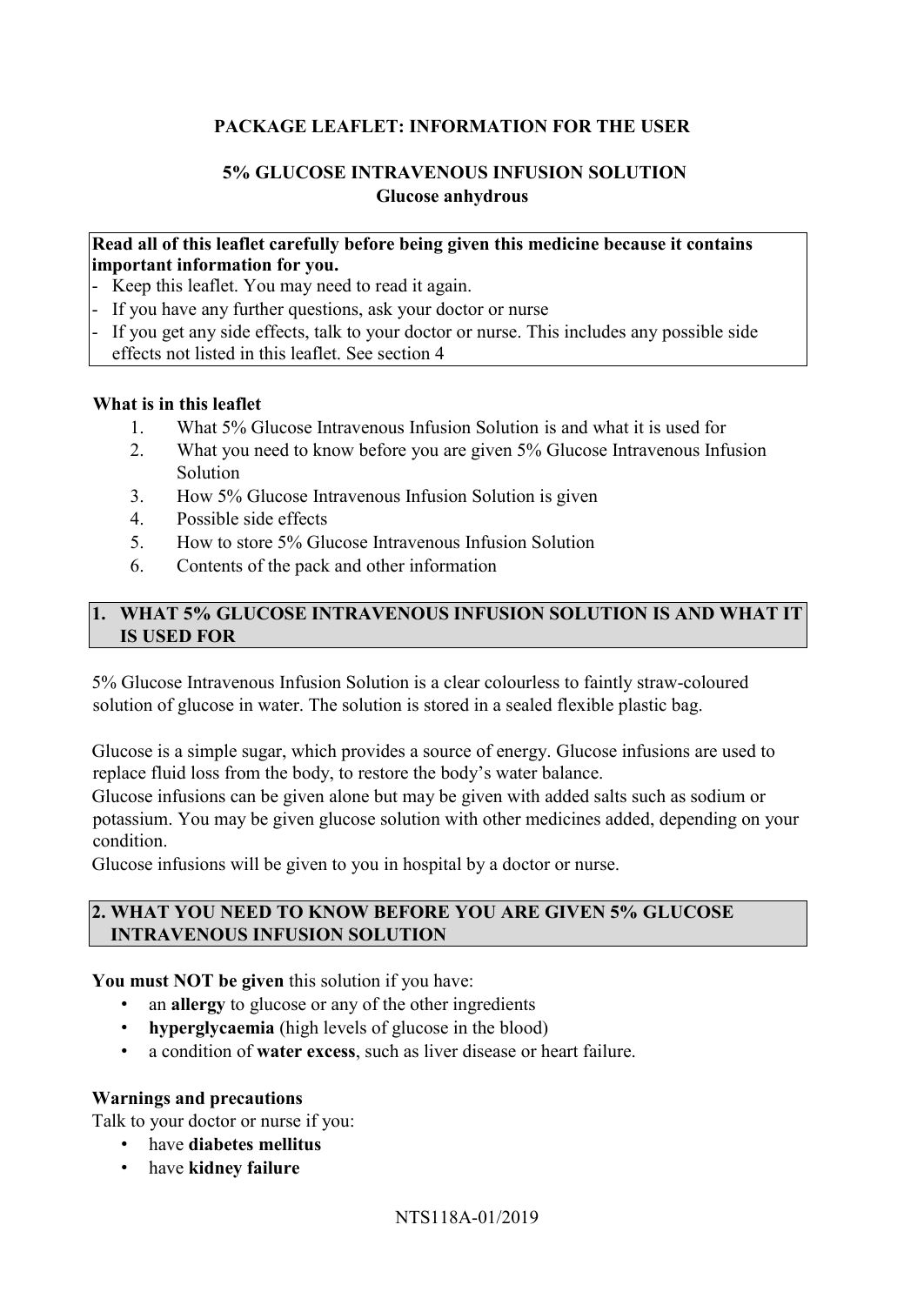- have suffered a **stroke**
- are **pregnant** or are **breast-feeding**

## **Other medicines and 5% Glucose Intravenous Infusion Solution**

Tell your doctor if you are taking or have recently taken any other medicines.

#### **Pregnancy, breast-feeding and fertility**

If you are pregnant or breast-feeding, or think you may be pregnant or are planning to have a baby, ask your doctor for advice before being given this medicine.

The solution should be used with care during pregnancy and breast-feeding to avoid extreme levels of glucose in the mother and the fœtus or baby.

#### **Driving and using machines**

Glucose infusion has no effect on your ability to drive or use machines.

### **3. HOW 5% GLUCOSE INTRAVENOUS INFUSION SOLUTION IS GIVEN**

Glucose infusion will be given to you in hospital.

You will receive the solution by infusion into a vein (usually in your arm), administered by a doctor or nurse. The amount and rate at which the infusion is given depends on your requirements. Normally the volume given to adults is between 2 and 10 litres per day. Your doctor will decide on the correct volume for you to receive.

Your doctor will check your response to the treatment by the relief of your symptoms, and will probably take samples of blood and urine for laboratory testing.

#### **If you are given more glucose infusion than you should**

It is unlikely you will be given too much solution as your doctor or nurse will be checking your response to the treatment. If you receive too much solution, the balance of some chemicals in your blood may be upset and levels of glucose in your blood or urine may be raised. You may feel weak, confused, and have a fast heart rate. If you are concerned about the volume of solution given, or are worried about any effects you notice, talk to your doctor or nurse.

If you have any further questions on the use of this medicine, ask your doctor or nurse.

### **4. POSSIBLE SIDE EFFECTS**

Like all medicines, this medicine can cause side effects, although not everybody gets them.

### **The infusion should be stopped immediately if you experience an adverse reaction.**

Glucose infusion can cause upset fluid and salt (electrolyte) levels which may cause patients to feel weak, drowsy, confused or nauseous, or have muscle cramps. Heart rhythm may be abnormal and heart rate may be fast. Glucose infusions can cause low levels of blood glucose which may result in headaches, sweating, shaking, numbness, slurred speech or confusion.

### NTS118A-01/2019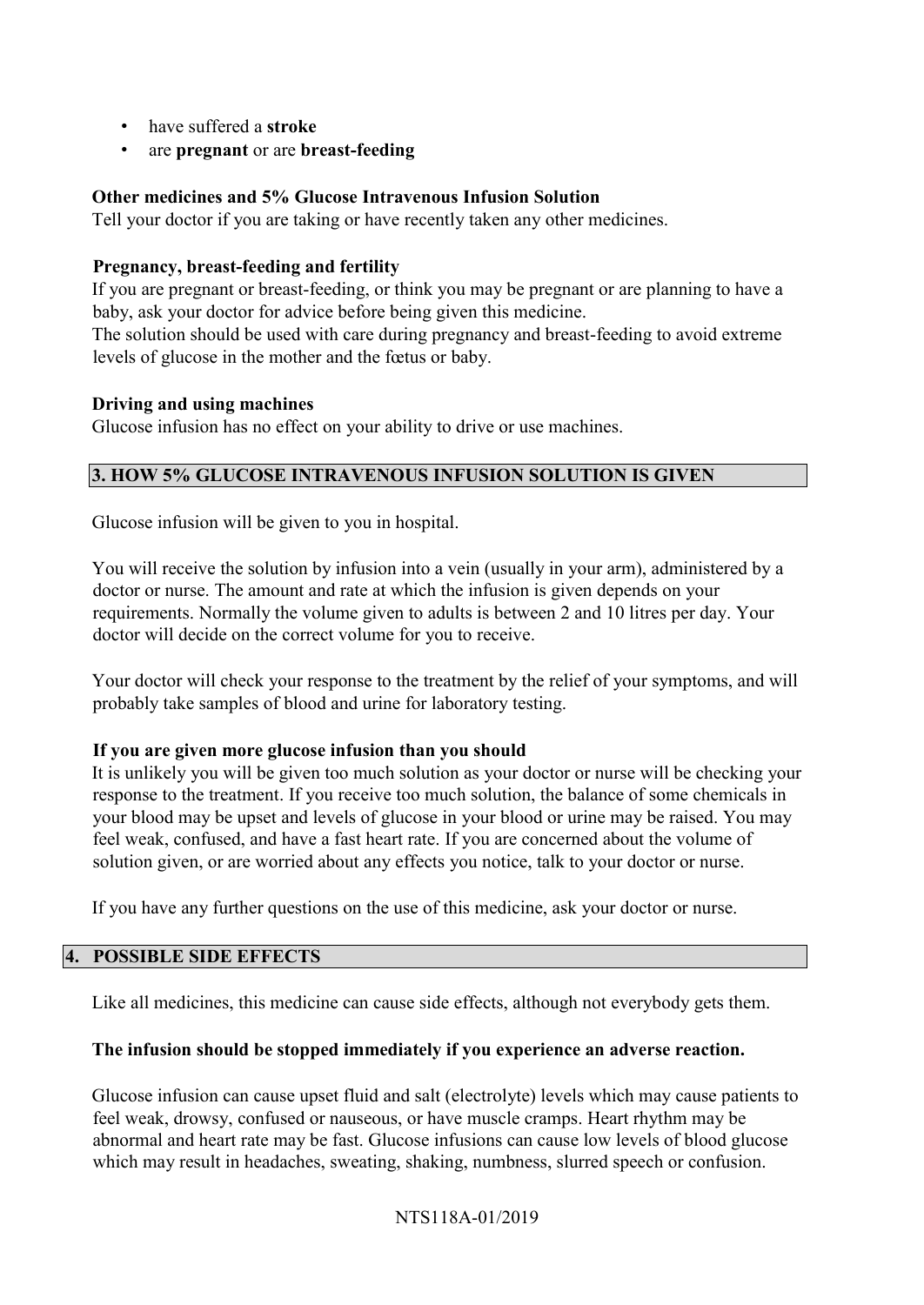Glucose infusions can cause irritation and discomfort at the site of infusion. Some diabetic patients receiving glucose solution with insulin may feel weak, drowsy or dizzy because of upset salt levels.

# **Reporting of side effects**

If you get any side effects, talk to your doctor or nurse. This includes any possible side effects not listed in this leaflet. You can also report side effects directly via the national reporting system:

**HPRA Pharmacovigilance**  Earlsfort Terrace IRL - Dublin 2 Tel: +353 1 6764971 Fax: +353 1 6762517 Website: [www.hpra.ie](http://www.hpra.ie/) E-mail: medsafety@hpra.ie

By reporting side effects, you can help provide more information on the safety of this medicine.

# **5. HOW TO STORE 5% GLUCOSE INTRAVENOUS INFUSION SOLUTION**

Keep this medicine out of the sight and reach of children.

Do not store above 25°C. Do not freeze. Store in the original outer container. Do not use this medicine after the expiry date which is stated on the label after EXP. The expiry date refers to the last day of that month.

The solution should only be used if it is clear and the container is not damaged. It should be used immediately on removal from the overwrap. For single use only. Any unused solution in the bag must be discarded.

Do not throw away any medicines via wastewater or household waste. The doctor or nurse will dispose of this medicine. These measures will help to protect the environment.

### **6. CONTENTS OF THE PACK AND OTHER INFORMATION**

### **What 5% Glucose Intravenous Infusion Solution contains**

The **active** substance is glucose anhydrous (glucose) as glucose monohydrate. Each litre of solution contains 50g glucose as glucose monohydrate. Each litre contains 278 mmol glucose. The **other** ingredient is water for injections.

### **What 5% Glucose Intravenous Infusion Solution looks like and contents of the pack**

Glucose infusion is a clear colourless to faintly straw-coloured solution. The solution for infusion is packaged in a plastic bag or flexible container with an integral infusion set for direct connection to a catheter. It is available in sizes of 50ml, 100ml, 250ml and 500ml and, depending on the container type, 1000ml.

Not all pack sizes may be marketed.